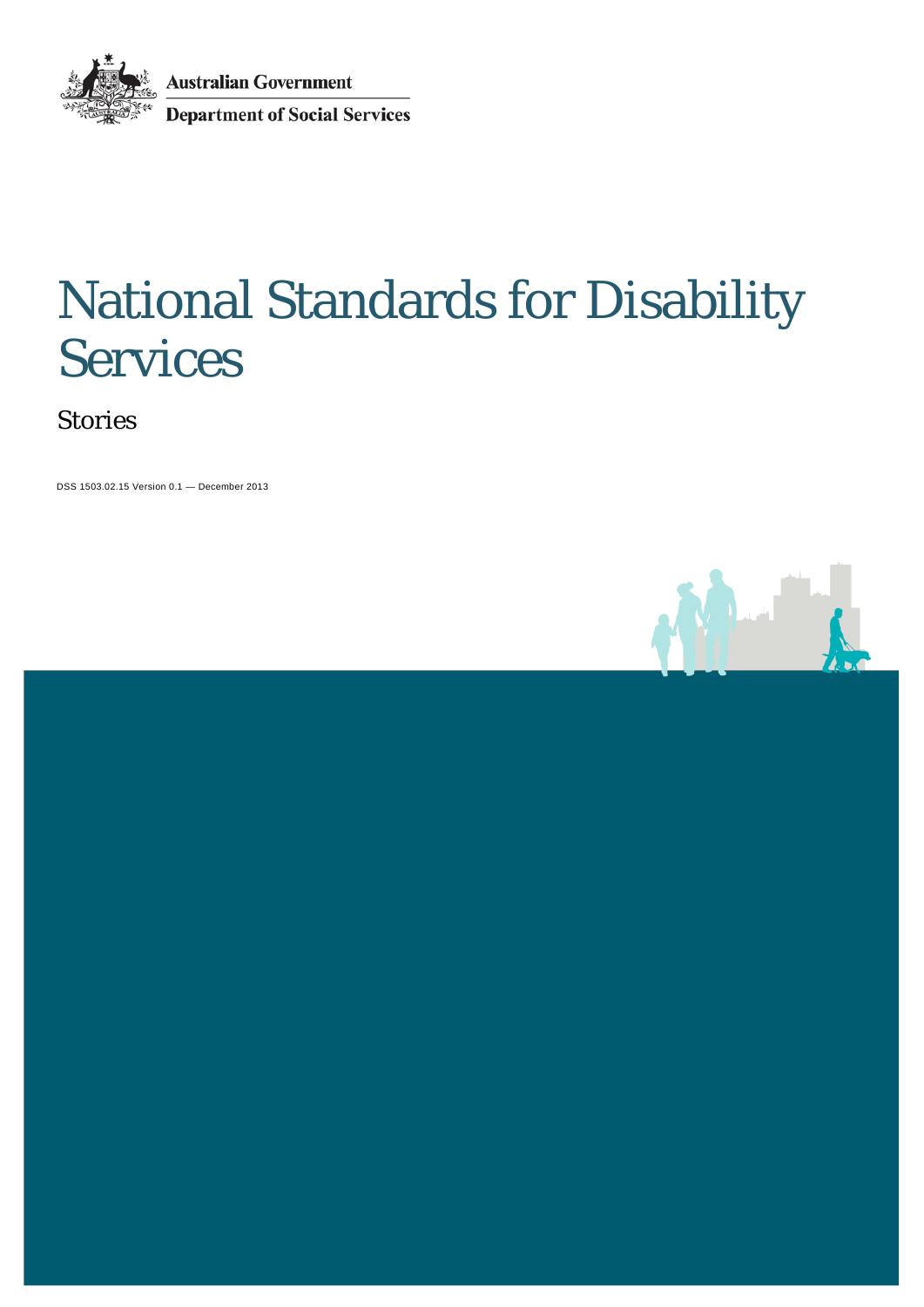National Standards for Disability Services — Stories

Copyright statement



All material is provided under a [Creative Commons Attribution-NonCommercial-](http://creativecommons.org/licenses/by-nc-nd/3.0/au)[NoDerivs 3.0 Australia](http://creativecommons.org/licenses/by-nc-nd/3.0/au) (CC BY-NC-ND 3.0 AU) licence.

The details of the relevant licence conditions are available on the Creative [Commons website](http://creativecommons.org/licenses/by-nc-nd/3.0/au/legalcode) (accessible using the links provided), as is the full licence

The document must be attributed as the National Standards for Disability Services.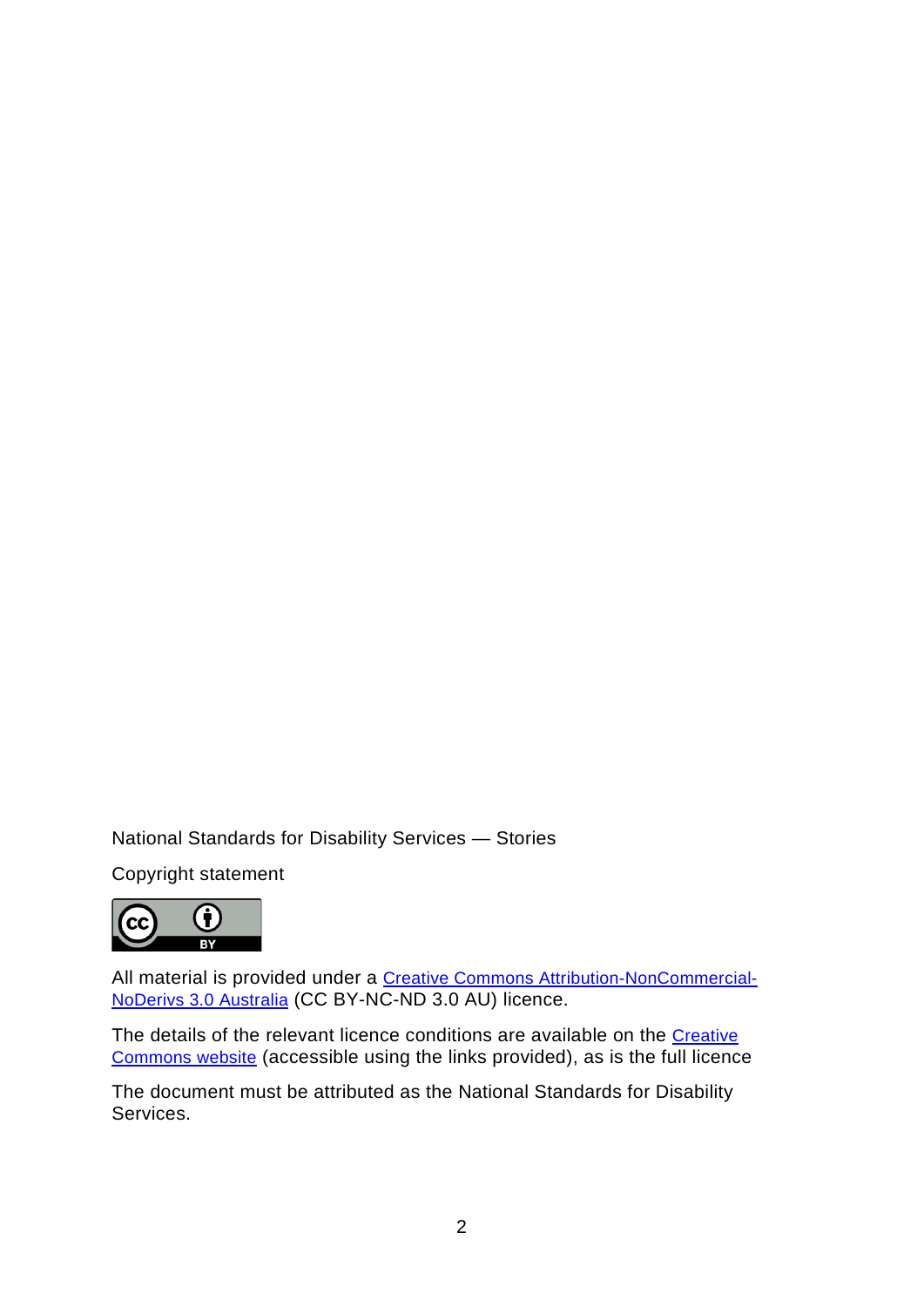## Introduction

These stories have been designed to explain what each of the National Standards for Disability Services means in practice. They cover a range of situations – different situations that people face, different needs that people have, and the different kinds of services and supports they use.

The stories are inspired by many of the stories heard during the consultation on the draft National Standards. Each story has been adapted from a number of different stories and does not tell one person's story. Names and service types have been changed, and all stories show positive outcomes.

Two stories are provided against each of the six National Standards. Each story highlights a number of key indicators of practice in the standard being profiled. These are summarised at the start of each story.

The stories are examples only, showing a range of scenarios, ranging from a young man in a regional town to an Arabic-speaking family in a city. They are intended to prompt people to reflect on the services they know, and what the National Standards for Disability Services might mean for them.

The stories are a companion resource to the National Standards. As well as the Full version, there is also an Easy English version of the National Standards. Other companion resources include an Evidence Guide and a Conversation Tool to support awareness and application of the National Standards.

Over time, more resources, including new stories, will be developed to show how the National Standards can be applied across different locations, programs and services.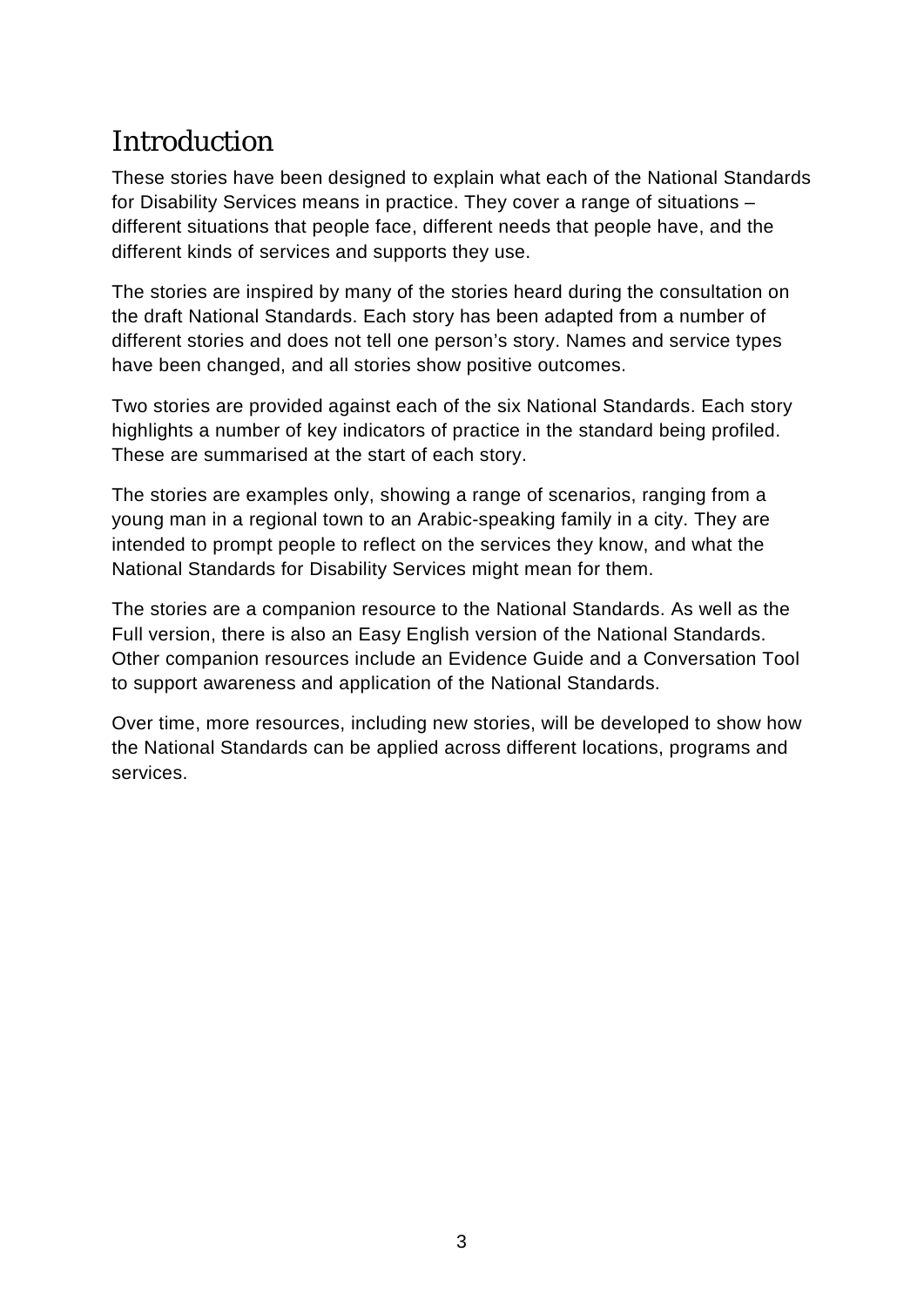# Story One: Rights

This story highlights practice relating to the following indicators:

- The service, its staff and volunteers treat individuals with dignity and respect.
- The service, its staff and volunteers recognise and promote individual freedom of expression.
- The service supports active decision-making and individual choice, including the timely provision of information in appropriate formats to support individuals, families, friends and carers to make informed decisions and understand their rights and responsibilities.
- The service provides support strategies that are based on the least restrictive options and are contemporary, evidence-based, transparent and capable of review.

Heath is 20 and lives in a large regional town. He lives with another young man who also has a neurological condition. Heath uses domestic assistance, and personal assistance with appointments and events. He likes where he lives, but wants to live in a big city, where he could go to the football, theatre and musicals. However his family discourage him from moving, as they are concerned about how he might cope. Initially his support workers said that it would be hard to organise.

After he turns 21, Heath decides that he really wants to experience living in a city. "I want to spread my wings," he says. Heath asks Denise, his key worker, to support him to speak with his family about his goals to move away. They sit down together and map out what is required for Heath to move. Heath's family outline their worries, and Heath expresses his life goals to his family. They discuss housing, health, study, employment, friendship and travel, and together they explore the kinds of support that would be available for Heath in the city. They identify a few risks, and discuss how to manage them. They also explore new skills that Heath will need such as using public transport and managing his household budget.

Suitable accommodation is found but it isn't available straight away. In the meantime, Heath and Denise develop a plan together that includes Heath using online networks to meet other young people in the city who share his interests. He also enrols in a TAFE that is close to his new home. He makes contact with the disability support worker to discuss his needs and supports on campus.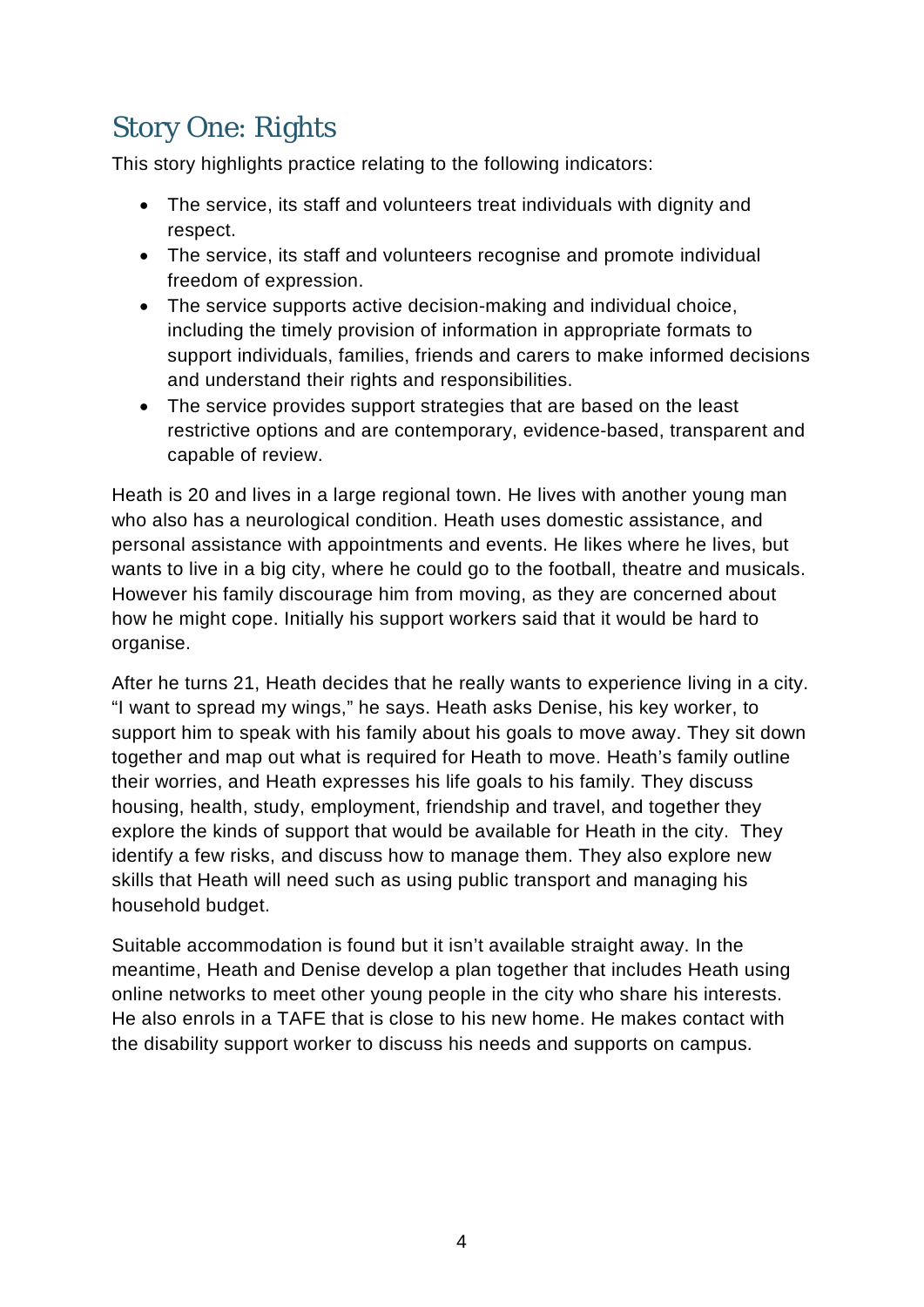# Story Two: Rights

This story highlights practice relating to the following indicators:

- The service, its staff and volunteers treat individuals with dignity and respect.
- The service, its staff and volunteers recognise and promote individual freedom of expression.
- The service has preventative measures in place to ensure that individuals are free from discrimination, exploitation, abuse, harm, neglect and violence.
- The service addresses any breach of rights promptly and systemically to ensure opportunities for improvement are captured.
- The service recognises the role of families, friends, carers and advocates in safeguarding and upholding the rights of people with disability.

Pradeepta is 28 and lives in a major city. She has lived in supported accommodation for several years. The organisation has recently merged with another service and Pradeepta has a number of new workers. One of the workers, Kerri, makes negative comments about the religious objects in Pradeepta's room and her food, and pressures Pradeepta to change her haircut.

A manager, Diane, overhears this and explains to Kerri that Pradeepta is free to practice her culture and her religion. Diane tells Kerri she is not to make negative comments about Pradeepta. Kerri replies that she was 'just teasing'. Diane identifies that Kerri has a very low understanding of anti-discrimination and equal opportunity laws, and becomes worried about broader staff practice. She puts in place extra supervision for Kerri, to help her to reflect on how she engages with clients and the impact of her practice. With Pradeepta's consent, Diane speaks with Pradeepta and her family to make it clear that Kerri's actions are not acceptable, and what changes are needed so it doesn't happen again.

Diane organises compulsory cultural respect training for staff, run by a multicultural advocacy service. She uses an existing representative group with family members, carers and advocates deciding which issues and situations to include. The group also recommends the service update its Cultural Diversity Action Plan. Diane runs a specific session for residents, about rights and how they should be supported and protected. Diane works with the Human Resources team to update recruitment processes, including advertising, interview questions and reference checking, to make sure there is a clear focus on cultural respect and anti-discrimination.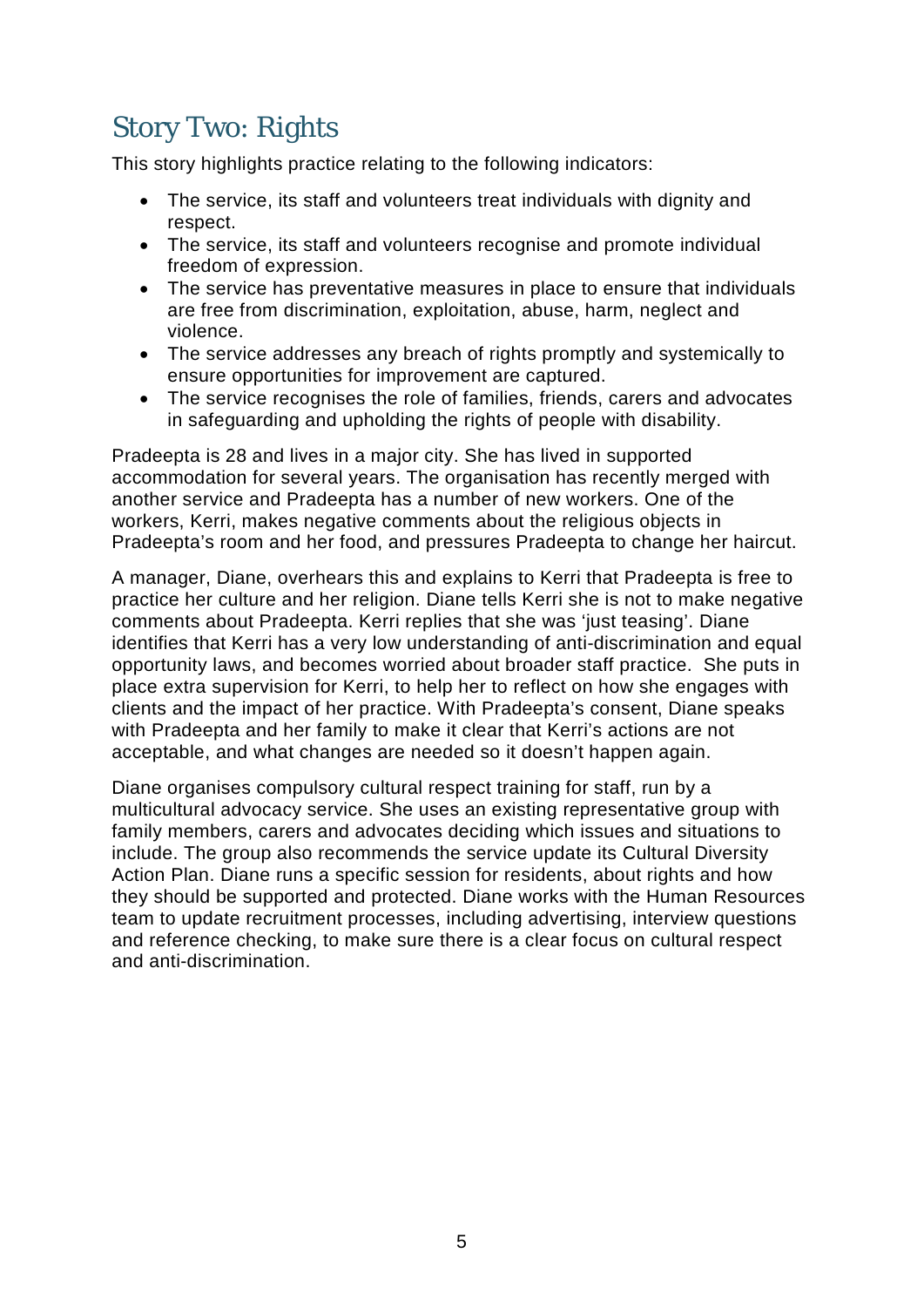#### Story Three: Participation and Inclusion

This story highlights practice relating to the following indicators

- The service actively promotes a valued role for people with disability, of their own choosing.
- The service works collaboratively with individuals to connect to family, friends and their chosen communities.
- Staff understand, respect and facilitate individual interests and preferences, in relation to work, learning, social activities and community connection over time.
- Where appropriate, the service works with an individual's family, friends, carer or advocate to promote community connection, inclusion and participation.
- The service works in partnership with other organisations and community members to support individuals to actively participate in their community.

Harold is 49 and lives in a small rural town. He has an acquired brain injury (ABI). After rehabilitation, Harold returns home, with domestic and personal assistance for bathing, cooking, and assistance with travel and appointments. His family provide support initially, however his adult children live interstate and they return home. Harold insists that he would stay in his hometown.

He grows more independent with domestic tasks and personal care. He continues to use support for travel and social activities, as his acquired brain injury (ABI) affects his mobility, memory and speech. His key support worker, Barney, notices that Harold is quieter than usual and asks if Harold is OK. Harold says that he is frustrated and lonely. Before his accident, he managed a printing business and was involved in a bird-watching club. He says he doesn't feel as if people respect him now, and keeps to himself.

Barney knows that another local service provider runs a program to connect people with disability to their chosen interests and communities. With Barney's support, Harold meets with a community development worker, Fran, who listens to Harold and they discuss options. Harold decides to reconnect with the birdwatching club. He attends events with Barney as support at first. Harold reestablishes friendships, which boosts his confidence. Harold then works with Fran's support to start a small business, where he sells his photos of local birds at the Sunday market.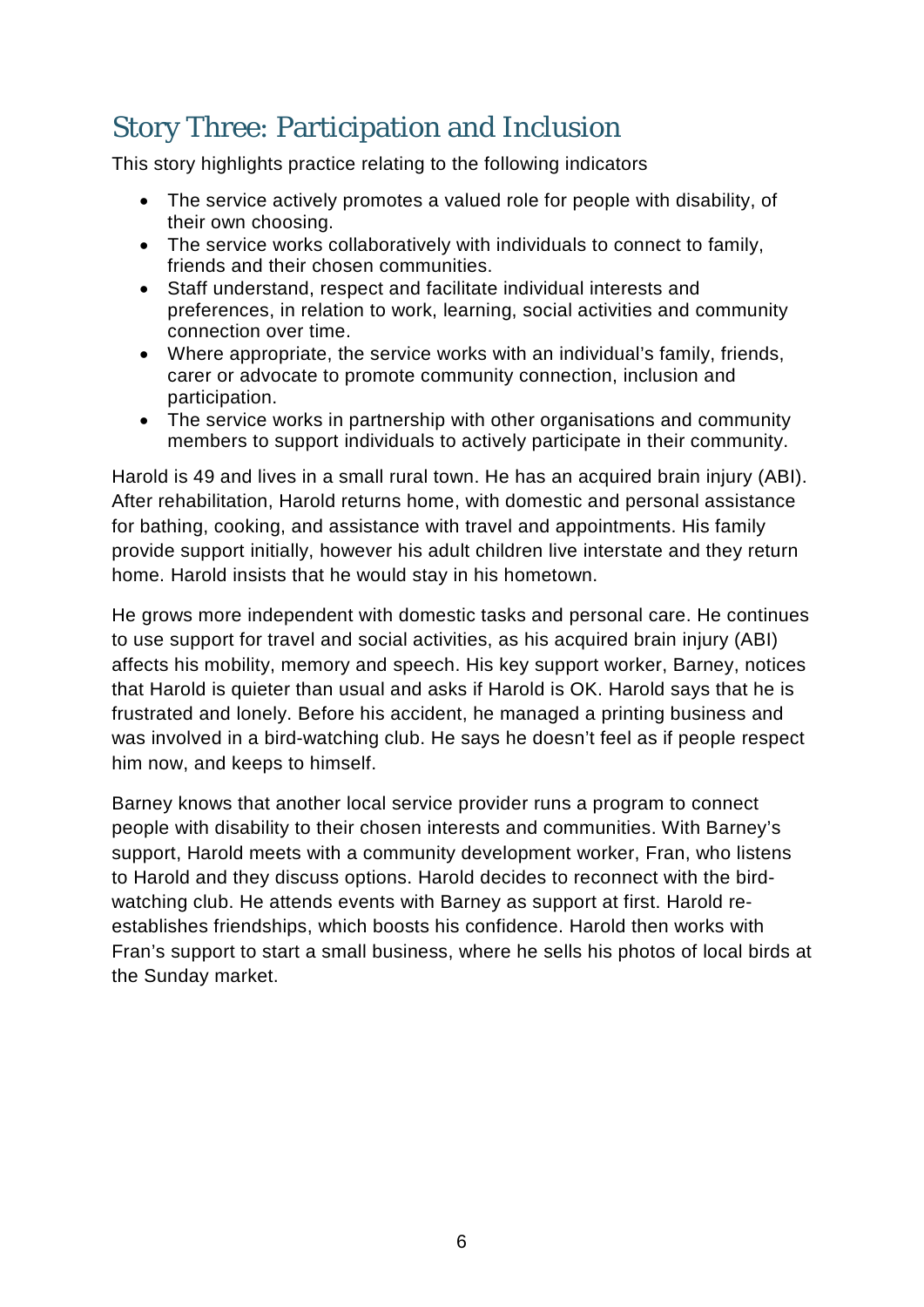## Story Four: Participation and Inclusion

This story highlights practice relating to the following indicators:

- Staff understand, respect and facilitate individual interests and preferences, in relation to work, learning, social activities and community connection over time.
- The service works in partnership with other organisations and community members to support individuals to actively participate in their community.
- The service actively promotes a valued role for people with disability, of their own choosing.

Kylie is 21 and lives in a major city. She has an intellectual disability. After she finishes school, she isn't too sure what to do. She works for a while in the local supermarket but finds the customer focus challenging, as she doesn't enjoy talking with people she doesn't know. After talking with her family, Kylie decides to study painting and design at the local TAFE, however finds that she doesn't meet the eligibility criteria.

The course coordinator refers Kylie to a training course that the TAFE has developed with a disability employment service. It includes painting, woodwork and ceramics. It also includes teamwork, time management and public speaking. The intention is to prepare students for further study or training or employment, and support community participation.

Kylie discusses study options with disability employment service staff, as well as her goals for the future and her learning preferences. She then enrols in the course with staff support. A highlight of the course for Kylie is the end of course exhibition, which was held at the TAFE jointly with a number of other arts and design courses. She develops a folio of work, and gains confidence with public speaking, which assists with her interview for a visual arts TAFE course.

The TAFE and the disability employment service built their partnership over several years, to develop more pathways for people with disability into the TAFE system, as well as to improve disability awareness within the TAFE.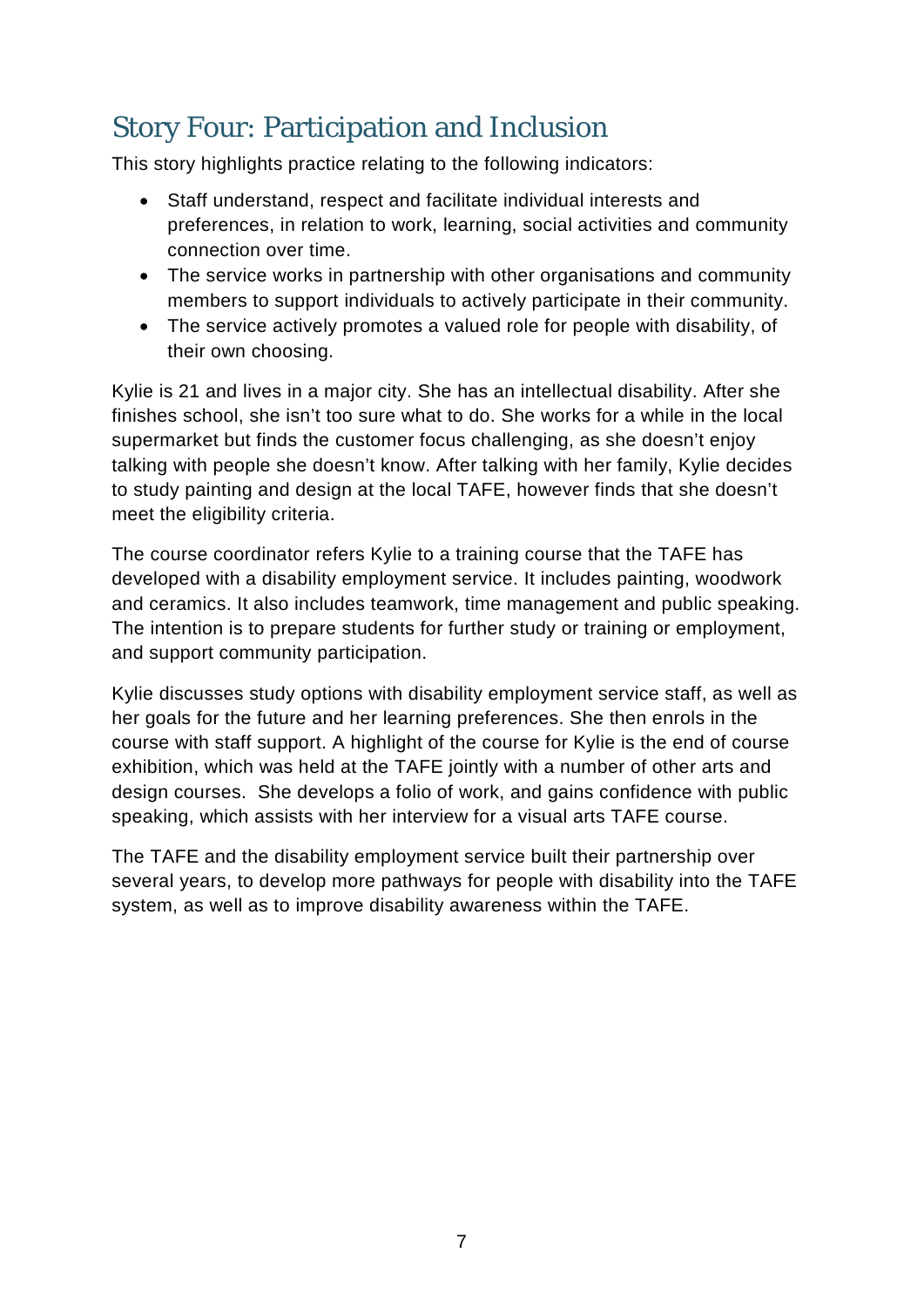# Story Five: Individual Outcomes

This story highlights practice relating to the following indicators:

- Service planning, provision and review is based on individual choice and is undertaken collaboratively with an individual and (with consent) their family, friends, carer or advocate.
- Service planning and delivery is responsive to diversity (including disability, age, gender, culture, heritage, language, faith, sexual identity, relationship status, and other factors).
- The service collaborates with other service providers in planning, service delivery and to support internal capacity to be responsive to diverse needs.

Noora and Hakim arrived in a regional town as refugees with their two children. Since then, they have had Waleed who is three and has an intellectual disability and a number of chronic health issues. Noora and Hakim find the health and disability systems in Australia confusing. They know that Waleed is eligible for disability support but focus on his health issues. Their doctor refers the family to a local facilitated playgroup. Noora and Hakim don't want to go, as they feel that play isn't a priority. The doctor gives them brochures to read. Neither Noora nor Hakim is confident in reading English. They prefer to have information explained in person, but the doctor is rushed and doesn't answer their questions.

As Waleed gets older, Noora and Hakim find his behaviour difficult. Waleed is clearly frustrated by his communication barriers. One of the staff at the health centre suggests that the family contact a community organisation with a focus on disability and culturally diverse communities. The worker checks which language they prefer, and finds a contact for an Arabic-speaking worker, Aisha.

Aisha meets with the family and describes the early intervention services and supports available. Aisha recognises that Noora and Hakim are distrustful of services and people in authority roles. She explains the roles of services in supporting development and participation, such as in kindergarten and school. Aisha recommends services that have experience in working with refugee families. She helps with application forms and supports the family when they meet a service for assessment and planning. With Aisha's assistance, the family joins an Arabic-speaking family group, which meets informally for support and social contact.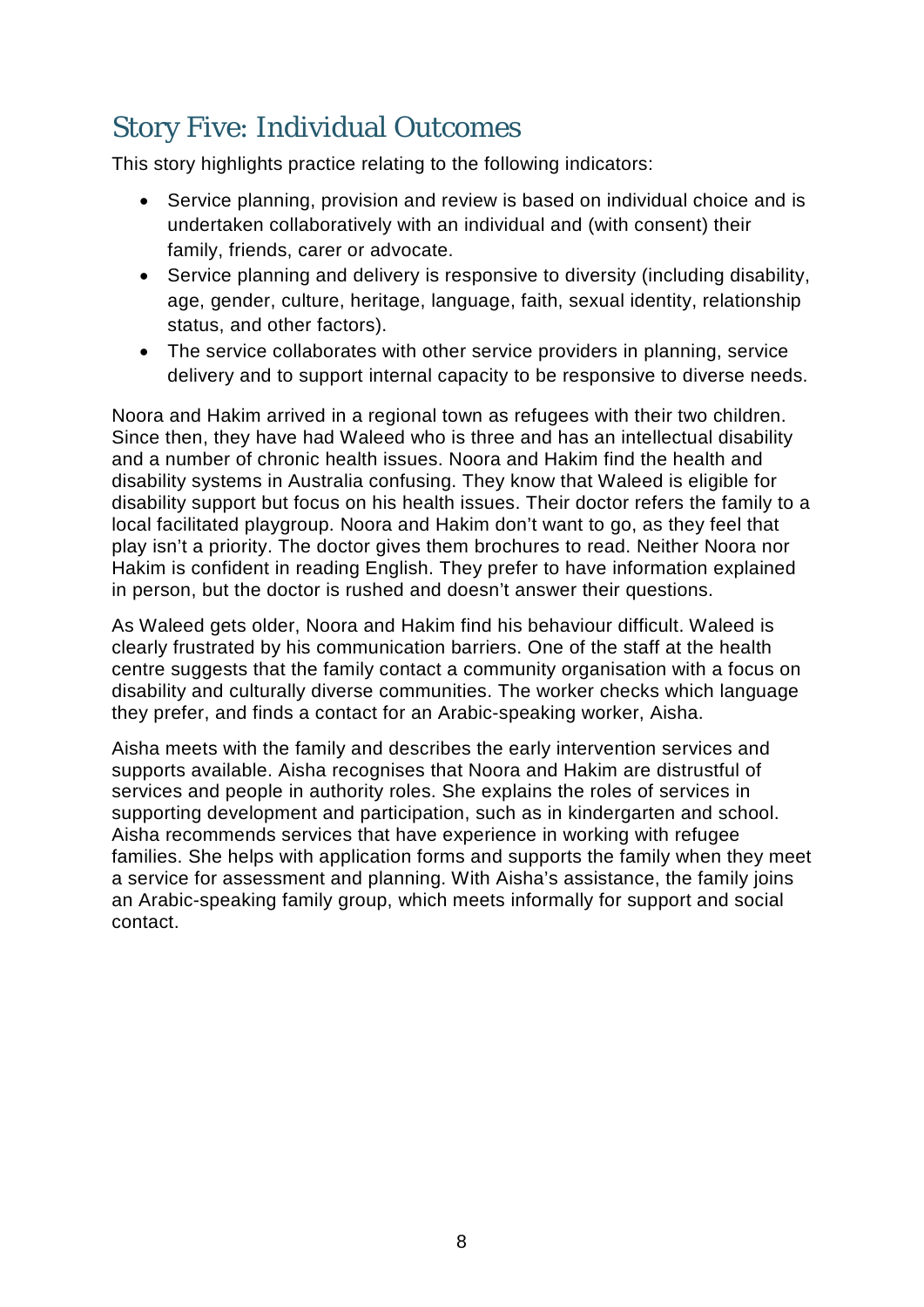## Story Six: Individual Outcomes

This story highlights practice relating to the following indicators:

- The service works collaboratively with an individual and (with consent) their family, friends, carer or advocate to identify their strengths, needs, and life goals.
- The service plans, delivers and regularly reviews services or supports against measurable life outcomes.

Stella is 45 and lives in a capital city with her partner Tony and their teenage children. She has recently been diagnosed with a progressive neurological disorder. Her life expectancy is three years. The diagnosis has been very upsetting for Stella and her family.

Stella is eligible for an individualised funding package. She and Tony meet with an advisor to discuss options. The advisor focuses on Stella's health and recommends that she consider supported accommodation. Stella and Tony are frustrated, as they want to look at supports so that Stella can remain in the family home for as long as possible.

Tony contacts a state advocacy group with a focus on neurological disorders. They meet an advocate who discusses their priorities and identifies suitable organisations who can assist with changes to the family home and equipment, support for the children and case coordination, particularly to help with planning as Stella's disease progresses. With the support of their advocate, Stella and Tony choose a number of services they would like to work with, and approach one service to take on the specialist care coordination role.

Karina develops a care coordination plan with Stella and Tony. She raises a number of additional family needs, and focuses on strengths and longer-term goals. Stella is no longer able to work and is scared about what she will do with her time. Through conversation with Karina and Tony, she decides that she has always been a good writer, and would like to take up creative writing, which she can do with some modified computer equipment. Tony acknowledges the stress he is facing, and decides to participate in a peer support group. They agree to review the plan in three months.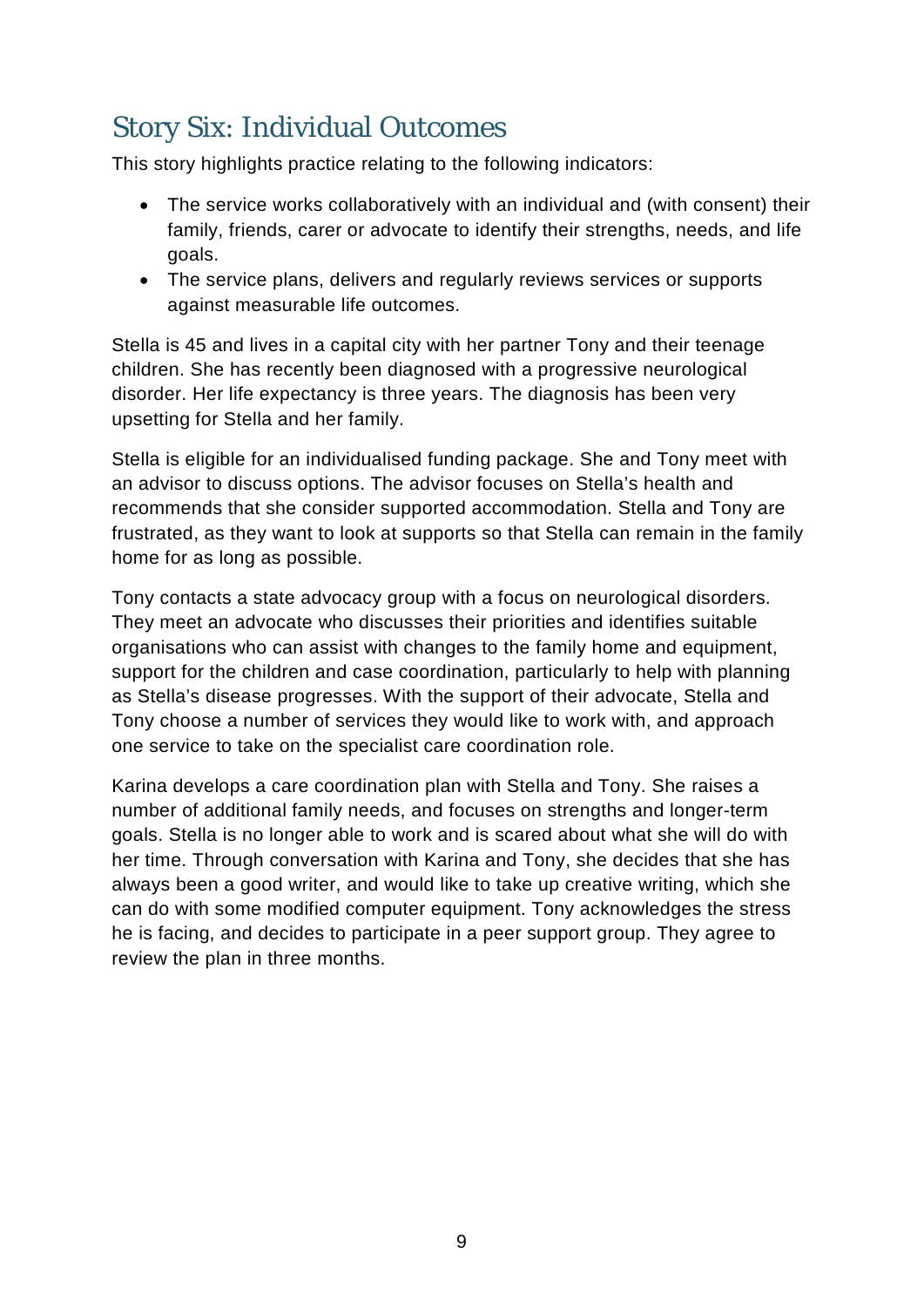## Story Seven: Feedback and Complaints

This story highlights practice relating to the following indicators:

- Individuals, families, friends, carers and advocates are actively supported to provide feedback, make a complaint or resolve a dispute without fear of adverse consequences.
- The service seeks and, in conjunction with individuals, families, friends and carers, reviews feedback on service provision and supports on a regular basis as part of continuous improvement.
- The service develops a culture of continuous improvement using compliments, feedback and complaints to plan, deliver and review services for individuals and the community.

Li is 27 and lives in a major city. She has an intellectual disability as well as vision impairment. She lives at home with her parents and participates in communitybased recreation and social activities managed by a local service. Li enjoys the activities but finds them all the same. She also notices that workers mostly decide activities. Her family are happy with the services and don't want to make a fuss. They fill out the annual anonymous customer survey and make comments about activity choices but nothing seems to change.

After a change to the service's Board and management structure, it changes the way it manages complaints and feedback. A significant change is that staff are trained in seeking and responding to feedback. A second change is the service develops a participatory process for its annual review. People who use the service and their supporters are invited to small workshops to discuss key issues. Workshop material is provided in a number of different formats and languages. Li's parents take part in a separate workshop for family members.

During the workshop, Li participates in a conversation about problems and potential solutions. She talks about activities she would like to try in the future. After the workshop, the service provides a summary of things they will change based on feedback, and things they are looking into for the future. Li finds that the staff involve her more in thinking about recreation and social activities. She enjoys trying new activities, and staff ask what she thinks of activities and events after they happened.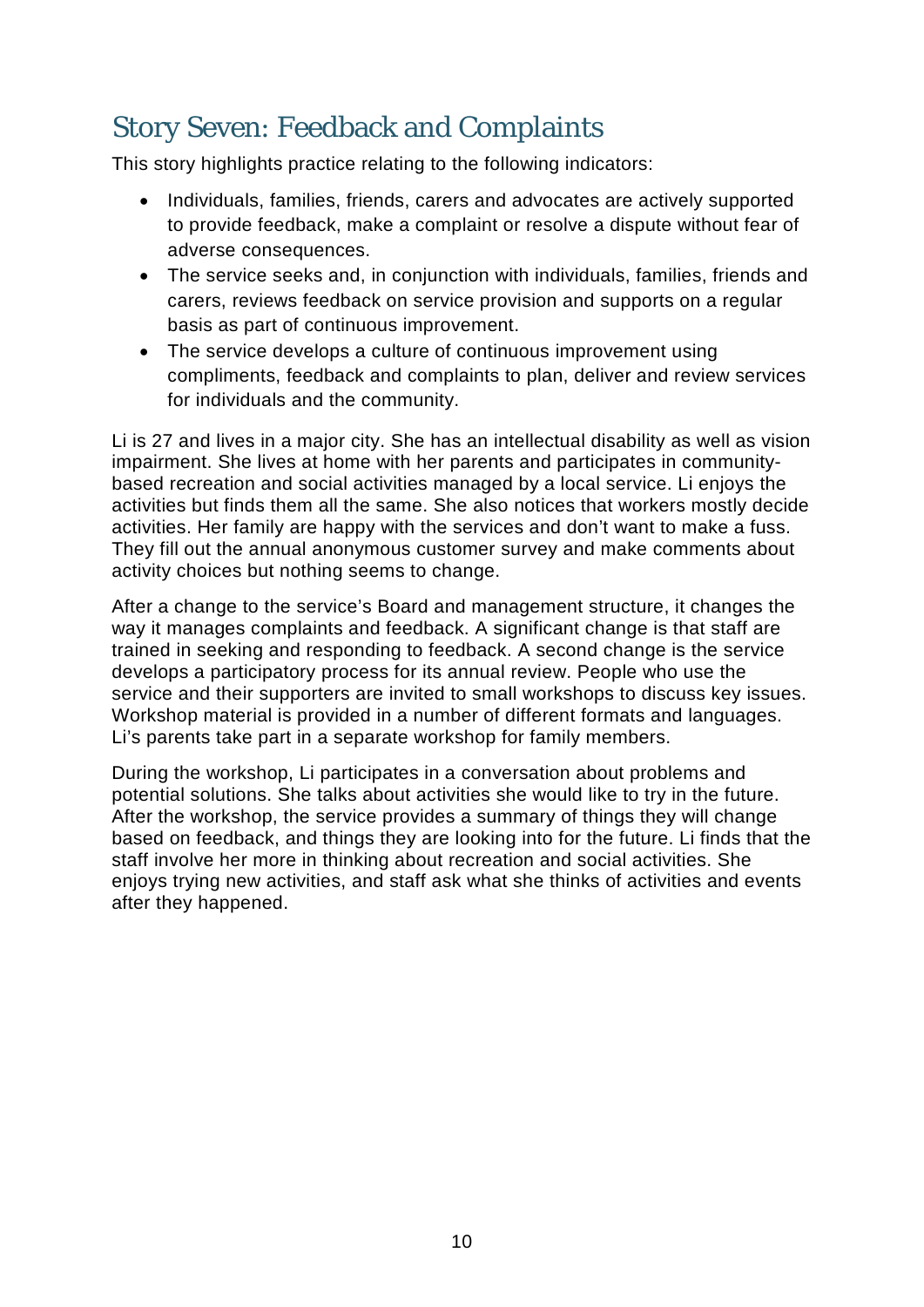# Story Eight: Feedback and Complaints

This story highlights practice relating to the following indicators:

- Individuals, families, carers and advocates are actively supported to provide feedback, make a complaint or resolve a dispute without fear of adverse consequences.
- Feedback mechanisms, including complaints resolution and how to access independent support, advice and representation, are clearly communicated to individuals, families, carers and advocates.
- Complaints are resolved in collaboration with the individual, family, friends or carer, in a proactive and timely manner.

Vincent is 32 and lives in a major city. He has an intellectual disability with complex behaviour. He has lived in supported accommodation since he was a teenager. His parents, Maria and Carl, are increasingly frail and visit him as often as they can. One visit, they become concerned about the amount of medication used for Vincent. They raise their concerns with the support worker who says that the behaviour management recommended is too hard as there aren't enough workers on the evening shifts.

Maria and Carl are outraged and demand to speak with the service manager. The manager acknowledges that medication is being used too much and will be reviewed. Maria and Carl say that they would like to make a complaint, and the manager explains the process, including timelines. She gives them contact details for an independent advocate (Hannah) to help them with the process.

Maria and Carl begin to worry that making a complaint may make matters worse for Vincent, but the manager explains that the formal process helps the service understand issues and make improvements. They call Hannah for advice. At their request, Hannah joins them for a meeting with the service. The staff say that Vincent has become increasingly violent and they are concerned about their safety and the safety of other residents. The family and the service agree that they need to update Vincent's behaviour support plan, to support him earlier. The service agrees that workers need extra training on behaviour management, to avoid the use of medication. The service reviews its use of restrictive practices and organises training to improve behaviour support planning and implementation, and working with families to plan and review behaviour support.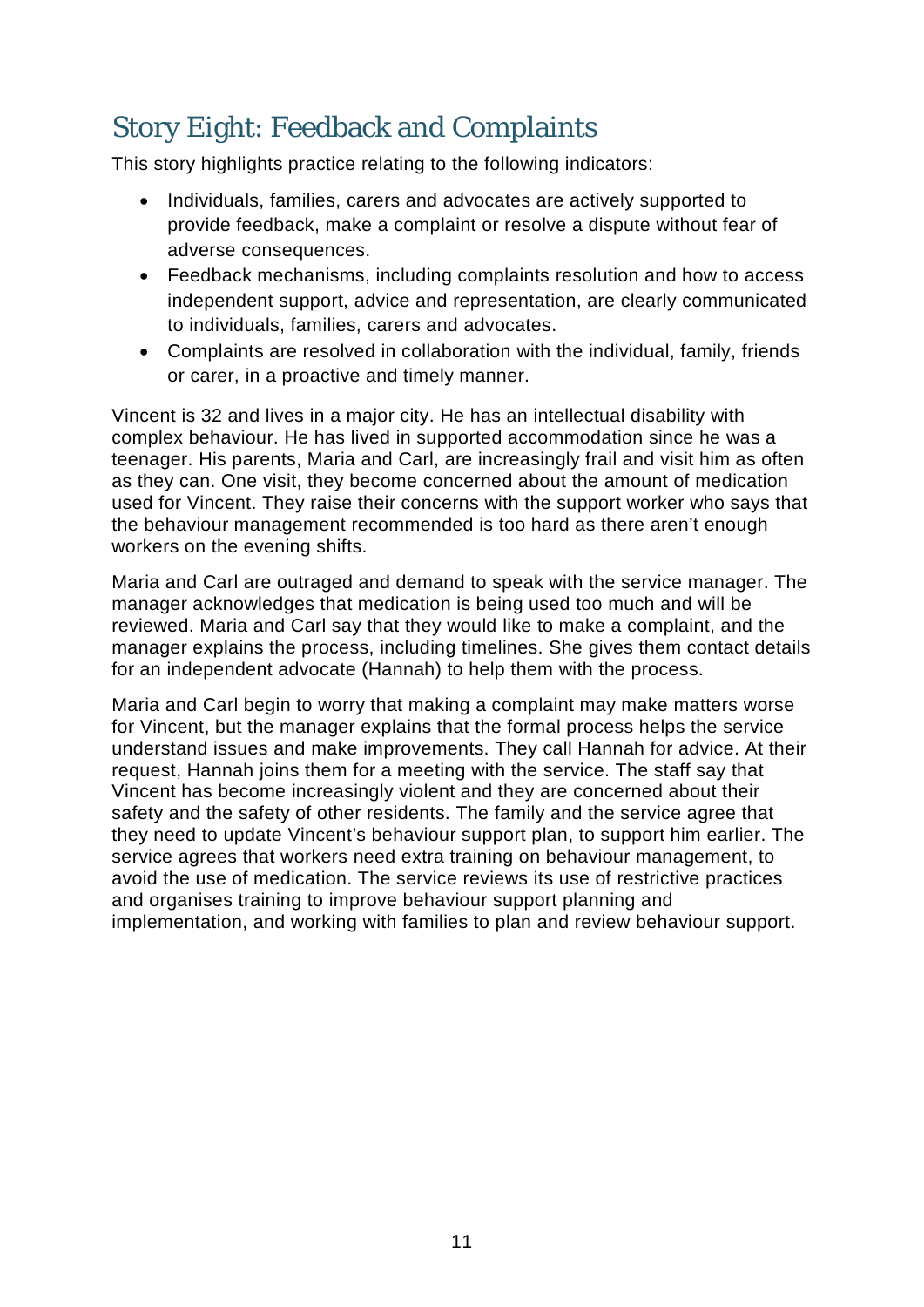#### Story Nine: Services Access

This story highlights practice relating to the following indicators:

- The service provides accessible information in a range of formats about the types and quality of services available.
- The service provides clear explanations when a service is not available along with information and referral support for alternative access.

Elena is 23 and lives in a regional town. She has complex communication and mobility needs that can change quickly over time. She lives with her partner who provides considerable support. She uses disability services such as attendant support workers and funding for aids and equipment. She is currently completing an online degree in journalism. At times, she is frustrated by particular support workers who are not fully trained or confident using her assistive technology, or who speak for her when they are in public.

With a move towards flexible funding packages, Elena wants to use the opportunity to redirect funding to update her assistive technology. She also wants to move to a different service where support workers are more respectful and better trained.

Elena and her partner meet with local service coordinator to discuss what is available and what services and supports Elena can use with her funding. The coordinator explains that the funding will not cover everything Elena wants and they work together to identify priorities, and alternatives. Elena asks the coordinator to assist with referral, including contacting the alternative service to confirm application processes and timelines.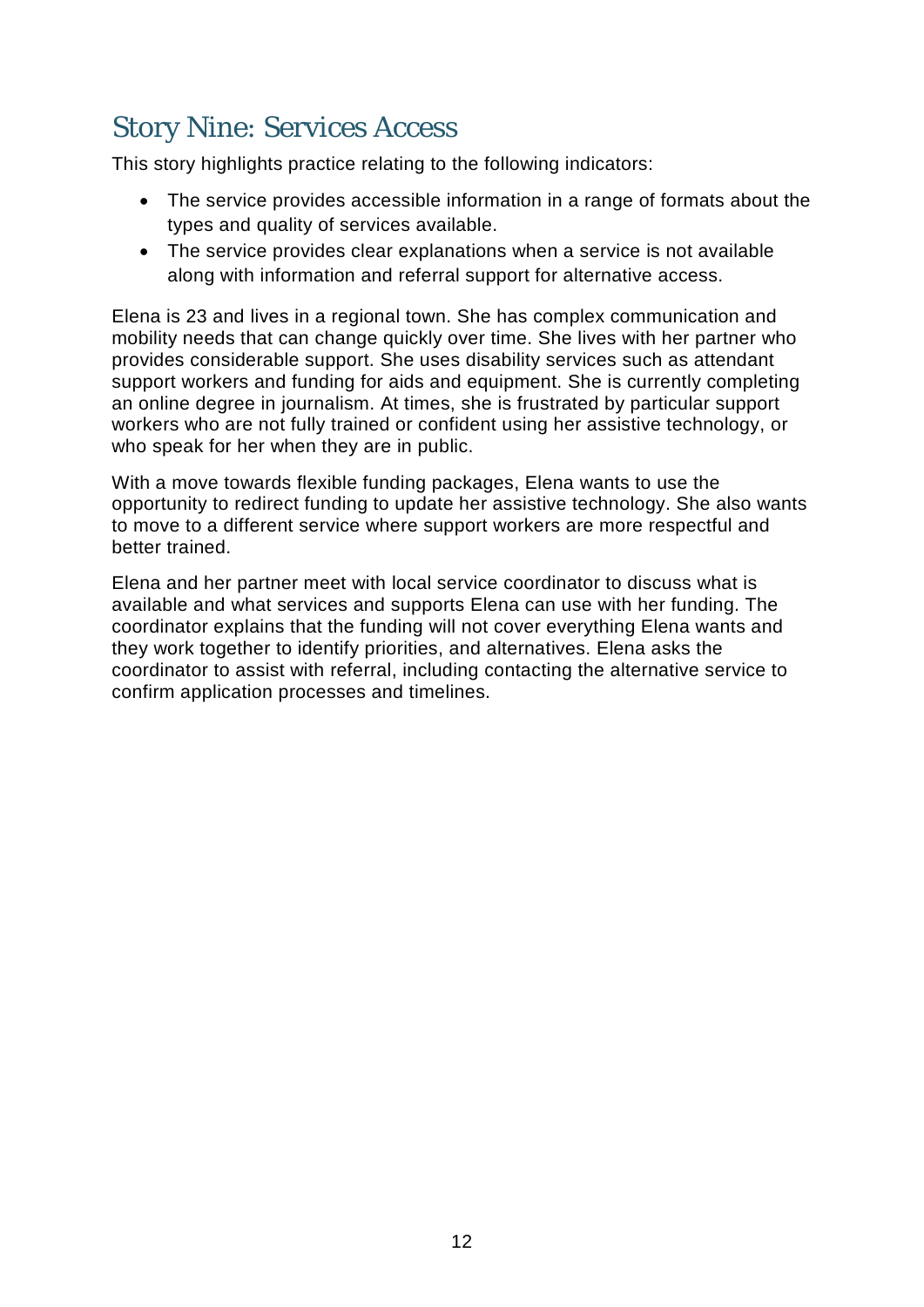## Story Ten: Services Access

This story highlights practice relating to the following indicators:

- The service provides accessible information in a range of formats about the types and quality of services available.
- The service develops, applies and reviews policies and practices related to eligibility criteria, priority of access and waiting lists.
- The service monitors and addresses potential barriers to access.
- The service provides clear explanations when a service is not available along with information and referral support for alternative access.
- The service collaborates with other relevant organisations and community members to establish and maintain a referral network.

The story is also relevant for Standard 3. Individual Outcomes

• The service uses strategies that promote community and cultural connection for Aboriginal and Torres Strait Islander people.

Nathan is 25 and lives in a remote Aboriginal community. He has an intellectual disability as well as a physical disability and uses a wheelchair. He lives with his uncle, aunt and extended family. The family home has had some work to make it easier for Nathan to get around. A big issue for Nathan is transport; many of the places he likes are on dirt tracks but the community wheelchair-accessible bus cannot go off-road. Nathan visits the nearest town for appointments, which is a three hour round trip. Nathan can't recall the last time a worker visited him.

A new coordinator, Wanda, visits the community to meet with her clients. When she meets with Nathan, she visits him in his home, meets his family, and works with an interpreter. She discovers that Nathan's wheelchair needs repairs, and while some changes have been made within the house, Nathan still needs to be lifted up and down stairs. The bathroom needs further work. Nathan and his family describe how he can't participate in some activities with his wheelchair.

Wanda explains the kinds of services that are available and the application process including the waiting time. Wanda knows that an issue is the number of trips Nathan makes to services. She discusses what she can do to coordinate appointments better. Wanda discusses the role of the local Aboriginal organisation and how it could advocate for services to use outreach to communities more.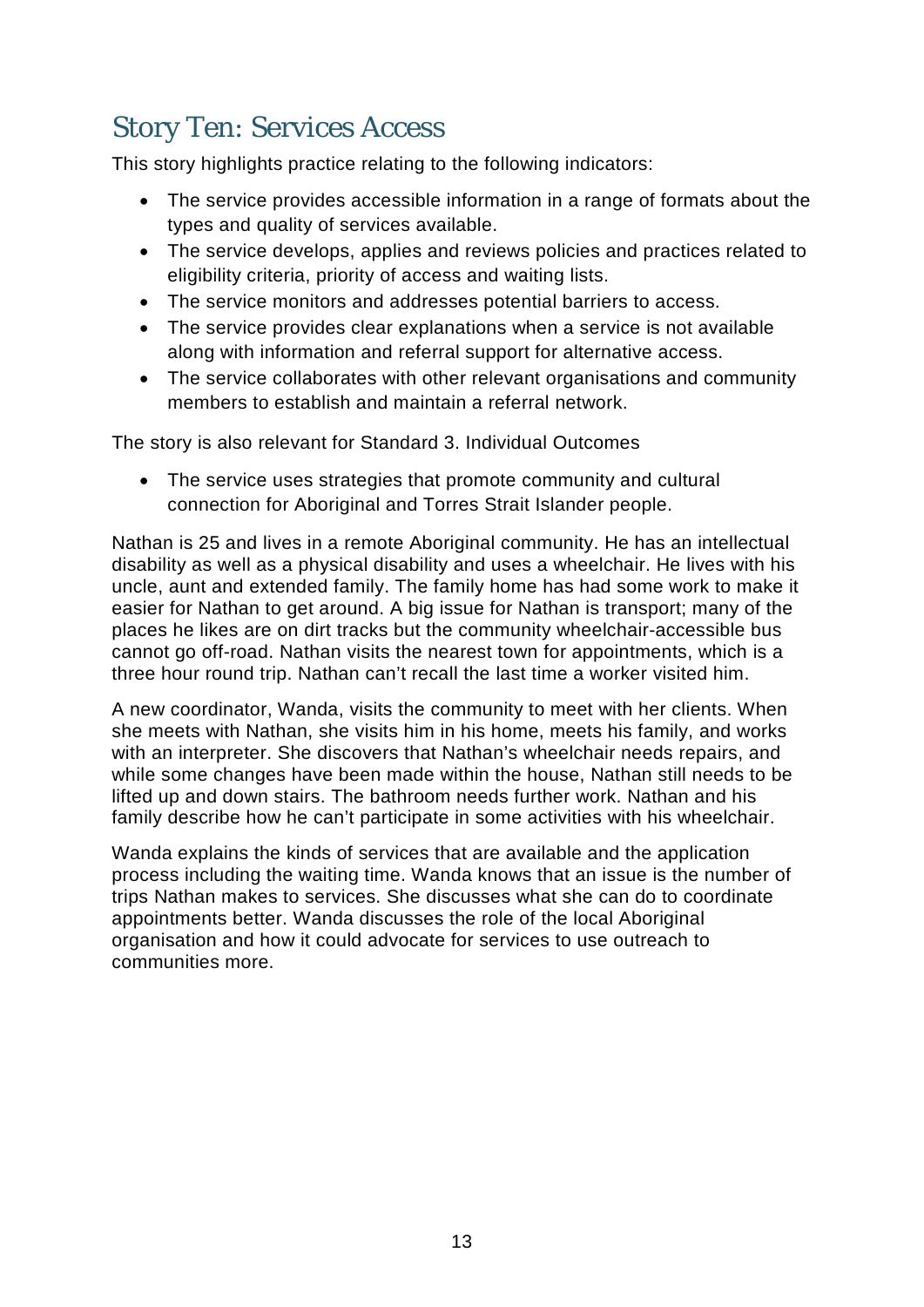Story Eleven: Services Management

This story highlights practice relating to the following indicators:

- Frontline staff, management and governing bodies are suitably qualified, skilled and supported.
- The service documents, monitors and effectively uses management systems including Work Health Safety, human resource management and financial management.
- The service has monitoring, feedback, learning and reflection processes which enable continuous improvement.
- The service uses person-centred approaches including the active involvement of people with disability, families, friends, carers and advocates to review policies, practices, procedures and service provision.

Lisa is 49 and lives in a major city. She has autism and an anxiety disorder. Lisa uses some of her individual support package for activities such as cleaning, shopping and attending appointments. She has had the same support worker, Beth, for a number of years, but knows that this year Beth will retire. As Beth's retirement grows closer, Lisa becomes increasingly anxious about who the new support worker would be. Lisa says to Beth that she wants to feel comfortable and respected, and doesn't want a stranger (that is the new worker) in her house.

Beth raises the issue with her team leader, Sharon, who recognises the importance of providing Lisa with information and choice. With Sharon's support, Beth works with Lisa to identify key issues, and finds Lisa most wants a female worker, who has experience working with people with anxiety.

A suitable worker, Terri, is identified. Beth introduces Terri to Lisa before she retires. Together with Lisa, they discuss Lisa's preferences and schedules. Beth provides Lisa with updated information about the service, such as how to provide feedback or make a complaint. When Terri starts providing support, Sharon monitors how Lisa is going, and after the first month, contacts Lisa to get feedback.

At a staff reflection meeting, Sharon and Terri discuss the value of planning hand overs when there are known staff changes, and involving people receiving the service in the process. They share what they have learnt about working with people with anxiety. From this, the service updates its human resource management processes to require earlier planning when staff retire or resign.